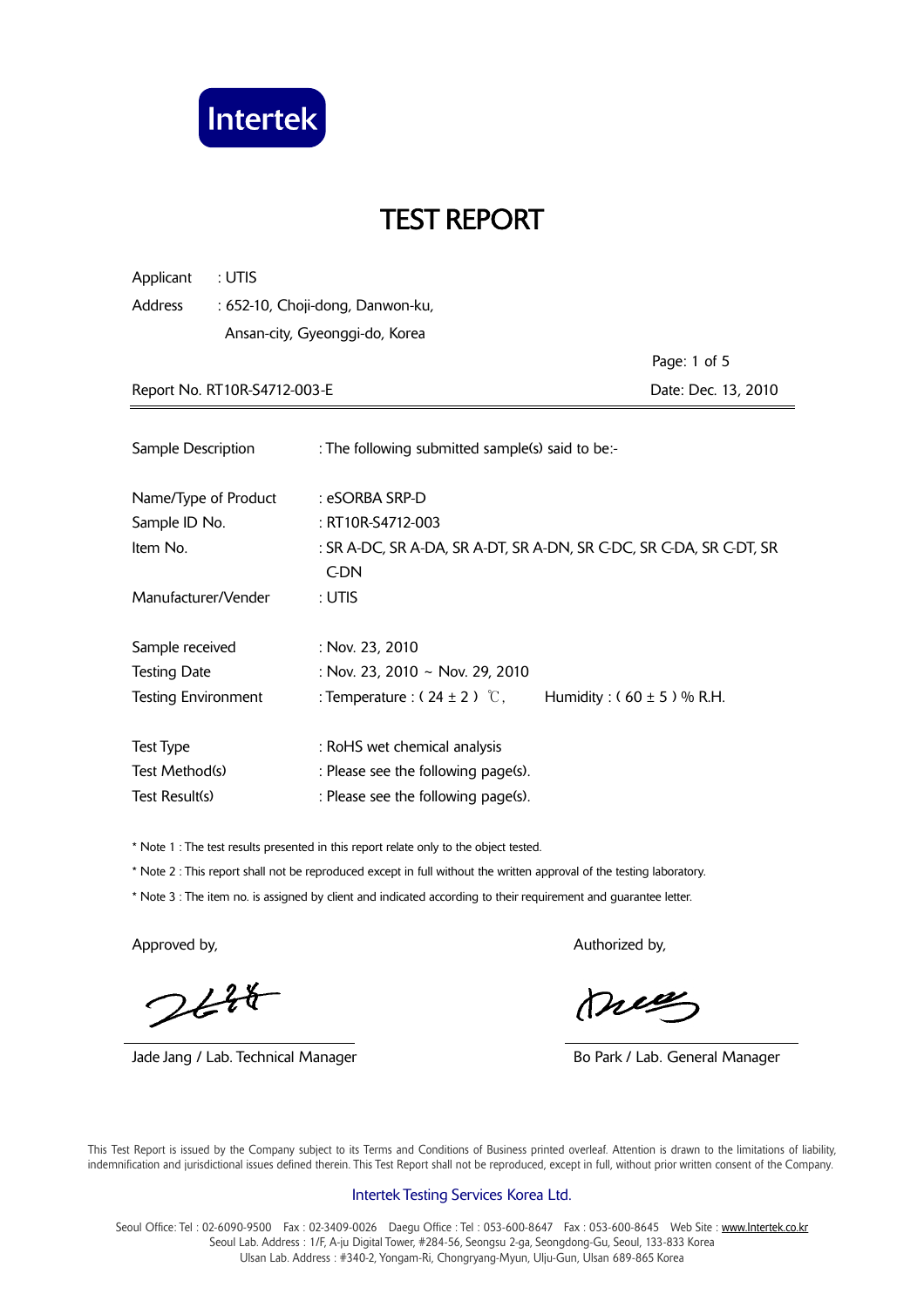

Report No. RT10R-S4712-003-E **Date: Dec. 13, 2010** 

Page: 2 of 5

Sample ID No. : RT10R-S4712-003 Sample Description : eSORBA SRP-D

| Test Item                                                  | Unit                               | <b>Test Method</b>                                                                                                          | <b>MDL</b>     | Result |
|------------------------------------------------------------|------------------------------------|-----------------------------------------------------------------------------------------------------------------------------|----------------|--------|
| Cadmium (Cd)                                               | mg/kg                              | With reference to                                                                                                           | 0.5            | N.D.   |
| Lead (Pb)                                                  | mg/kg                              | IEC 62321 Edition 1.0: 2008,<br>by acid digestion and                                                                       | 5              | N.D.   |
| Mercury (Hg)                                               | mg/kg                              | determined by ICP-OES                                                                                                       | $\overline{2}$ | N.D.   |
| Hexavalent Chromium (Cr <sup>6+</sup> )<br>(For non-metal) | mg/kg                              | With reference to<br>IEC 62321 Edition 1.0: 2008,<br>by alkaline digestion and<br>determined by UV-VIS<br>Spectrophotometer | 1              | N.D.   |
| Polybrominated Biphenyl (PBBs)                             |                                    |                                                                                                                             |                |        |
| Monobromobiphenyl                                          | mg/kg                              | With reference to<br>IEC 62321 Edition 1.0 : 2008,                                                                          | 5              | N.D.   |
| Dibromobiphenyl                                            | mg/kg                              |                                                                                                                             | 5              | N.D.   |
| Tribromobiphenyl                                           | mg/kg                              |                                                                                                                             | 5              | N.D.   |
| Tetrabromobiphenyl                                         | mg/kg                              |                                                                                                                             | 5              | N.D.   |
| Pentabromobiphenyl                                         | mg/kg                              |                                                                                                                             | 5              | N.D.   |
| Hexabromobiphenyl                                          | by solvent extraction and<br>mg/kg | 5                                                                                                                           | N.D.           |        |
| Heptabromobiphenyl                                         | mg/kg                              | determined by GC/MS                                                                                                         | 5              | N.D.   |
| Octabromobiphenyl                                          | mg/kg                              |                                                                                                                             | 5              | N.D.   |
| Nonabromobiphenyl                                          | mg/kg                              |                                                                                                                             | 5              | N.D.   |
| Decabromobiphenyl                                          | mg/kg                              |                                                                                                                             | $\overline{5}$ | N.D.   |
| Polybrominated Diphenyl Ether (PBDEs)                      |                                    |                                                                                                                             |                |        |
| Monobromodiphenyl ether                                    | mg/kg                              |                                                                                                                             | 5              | N.D.   |
| Dibromodiphenyl ether                                      | mg/kg                              |                                                                                                                             | $\overline{5}$ | N.D.   |
| Tribromodiphenyl ether                                     | mg/kg                              | With reference to<br>IEC 62321 Edition 1.0 : 2008,<br>by solvent extraction and<br>determined by GC/MS                      | 5              | N.D.   |
| Tetrabromodiphenyl ether                                   | mg/kg                              |                                                                                                                             | $\overline{5}$ | N.D.   |
| Pentabromodiphenyl ether                                   | mg/kg                              |                                                                                                                             | $\overline{5}$ | N.D.   |
| Hexabromodiphenyl ether                                    | mg/kg                              |                                                                                                                             | $\overline{5}$ | N.D.   |
| Heptabromodiphenyl ether                                   | mg/kg                              |                                                                                                                             | $\overline{5}$ | N.D.   |
| Octabromodiphenyl ether                                    | mg/kg                              |                                                                                                                             | $\overline{5}$ | N.D.   |
| Nonabromodiphenyl ether                                    | mg/kg                              | 5                                                                                                                           |                | N.D.   |
| Decabromodiphenyl ether                                    | mg/kg                              |                                                                                                                             | $\overline{5}$ | N.D.   |

Tested by : Nikkie Lee, Leo Kim, Ellen Jung, Jessica Kang

Notes :  $\text{mg/kg} = \text{ppm} = \text{parts per million}$  $\leq$  = Less than  $N.D. = Not detected ( **MDL**)$ MDL = Method detection limit

 This Test Report is issued by the Company subject to its Terms and Conditions of Business printed overleaf. Attention is drawn to the limitations of liability, indemnification and jurisdictional issues defined therein. This Test Report shall not be reproduced, except in full, without prior written consent of the Company.

### Intertek Testing Services Korea Ltd.

Seoul Office: Tel: 02-6090-9500 Fax: 02-3409-0026 Daegu Office: Tel: 053-600-8647 Fax: 053-600-8645 Web Site: www.Intertek.co.kr Seoul Lab. Address : 1/F, A-ju Digital Tower, #284-56, Seongsu 2-ga, Seongdong-Gu, Seoul, 133-833 Korea Ulsan Lab. Address : #340-2, Yongam-Ri, Chongryang-Myun, Ulju-Gun, Ulsan 689-865 Korea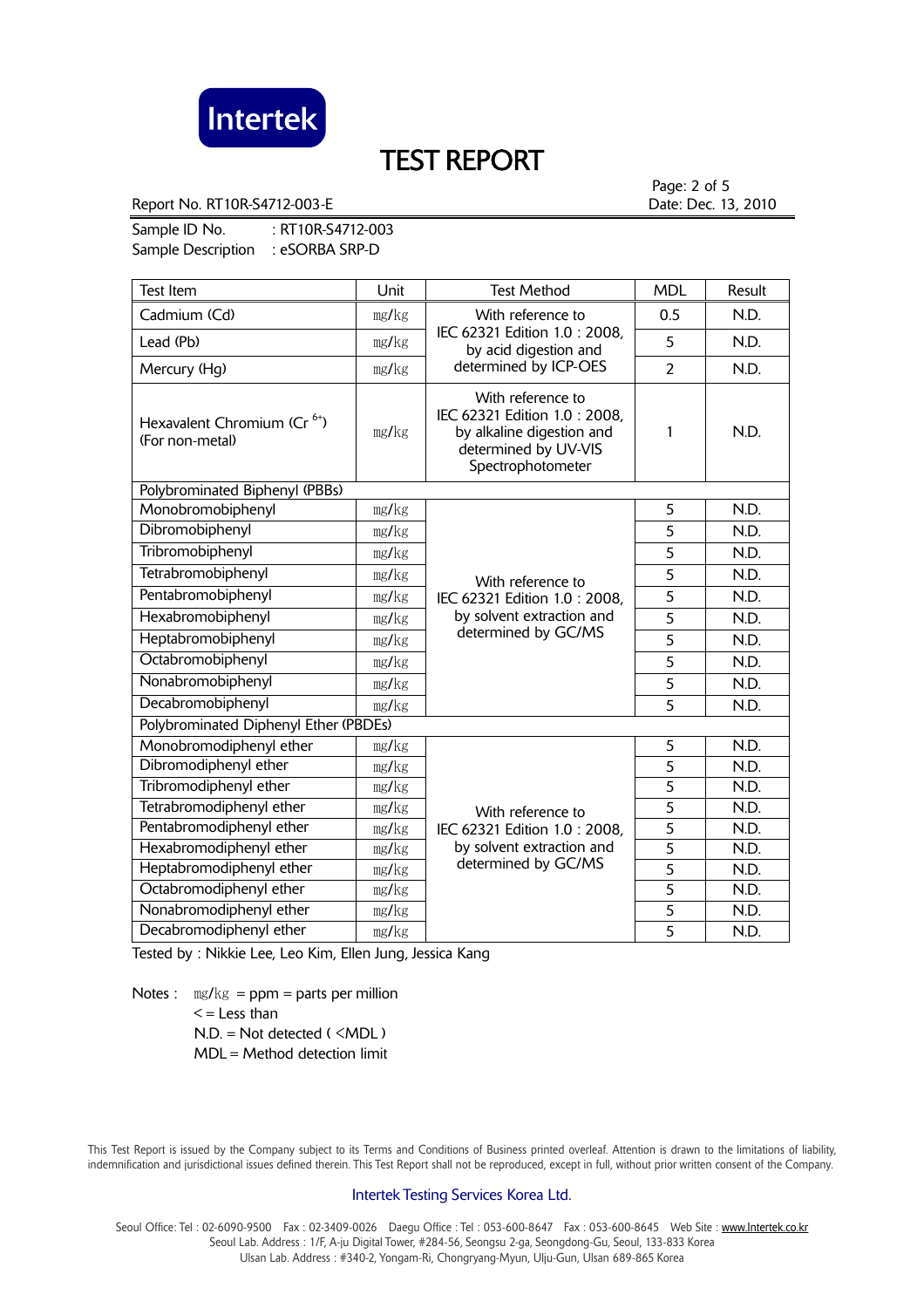

Report No. RT10R-S4712-003-E **Date: Dec. 13, 2010** Date: Dec. 13, 2010

Page: 3 of 5

Sample ID No. : RT10R-S4712-003 Sample Description : eSORBA SRP-D

| Test Item     | Unit  | <b>Test Method</b>                                                                    | <b>MDL</b> | Result |
|---------------|-------|---------------------------------------------------------------------------------------|------------|--------|
| Bromine (Br)  | mg/kg | With reference to EN 14582,<br>by oxygen combustion with<br>bomb and determined by IC | 30         | N.D.   |
| Chlorine (Cl) | mg/kg | With reference to EN 14582,<br>by oxygen combustion with<br>bomb and determined by IC | 30         | N.D.   |
| Fluorine (F)  | mg/kg | With reference to EN 14582,<br>by oxygen combustion with<br>bomb and determined by IC | 30         | N.D.   |
| lodine (l)    | mg/kg | With reference to EN 14582,<br>by oxygen combustion with<br>bomb and determined by IC | 30         | N.D.   |

Tested by : Nikkie Lee

Notes :  $mg/kg = ppm = parts per million$  $\leq$  = Less than N.D. = Not detected ( <MDL ) MDL = Method detection limit

\* View of sample as received;-



 This Test Report is issued by the Company subject to its Terms and Conditions of Business printed overleaf. Attention is drawn to the limitations of liability, indemnification and jurisdictional issues defined therein. This Test Report shall not be reproduced, except in full, without prior written consent of the Company.

### Intertek Testing Services Korea Ltd.

Seoul Office: Tel: 02-6090-9500 Fax: 02-3409-0026 Daegu Office: Tel: 053-600-8647 Fax: 053-600-8645 Web Site: www.Intertek.co.kr Seoul Lab. Address : 1/F, A-ju Digital Tower, #284-56, Seongsu 2-ga, Seongdong-Gu, Seoul, 133-833 Korea Ulsan Lab. Address : #340-2, Yongam-Ri, Chongryang-Myun, Ulju-Gun, Ulsan 689-865 Korea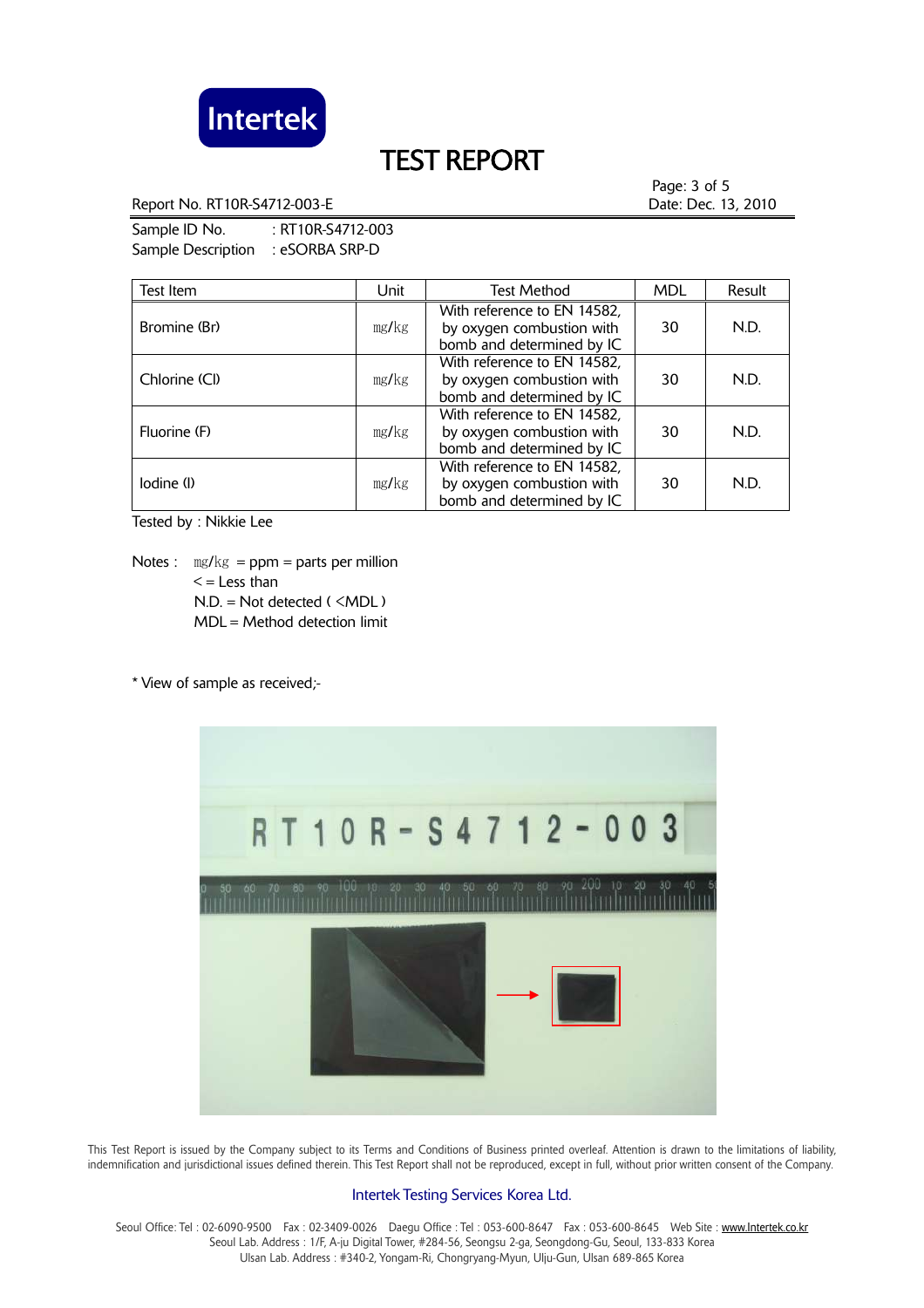

Report No. RT10R-S4712-003-E **Date: Dec. 13, 2010** 

Sample ID No. : RT10R-S4712-003 Sample Description : eSORBA SRP-D

Page: 4 of 5



Remarks :

\*1 : List of appropriate acid:

| Material    | Acid added for digestion                                       |  |
|-------------|----------------------------------------------------------------|--|
| Polymers    | $HNO3 HCl, HF, H2O2, H3BO3$                                    |  |
| Metals      | $HNO3$ , HCl, HF                                               |  |
| Electronics | $HNO3$ , HCI, H <sub>2</sub> O <sub>2</sub> , HBF <sub>4</sub> |  |

 This Test Report is issued by the Company subject to its Terms and Conditions of Business printed overleaf. Attention is drawn to the limitations of liability, indemnification and jurisdictional issues defined therein. This Test Report shall not be reproduced, except in full, without prior written consent of the Company.

#### Intertek Testing Services Korea Ltd.

Seoul Office: Tel : 02-6090-9500 Fax : 02-3409-0026 Daegu Office : Tel : 053-600-8647 Fax : 053-600-8645 Web Site : www.Intertek.co.kr Seoul Lab. Address : 1/F, A-ju Digital Tower, #284-56, Seongsu 2-ga, Seongdong-Gu, Seoul, 133-833 Korea Ulsan Lab. Address : #340-2, Yongam-Ri, Chongryang-Myun, Ulju-Gun, Ulsan 689-865 Korea